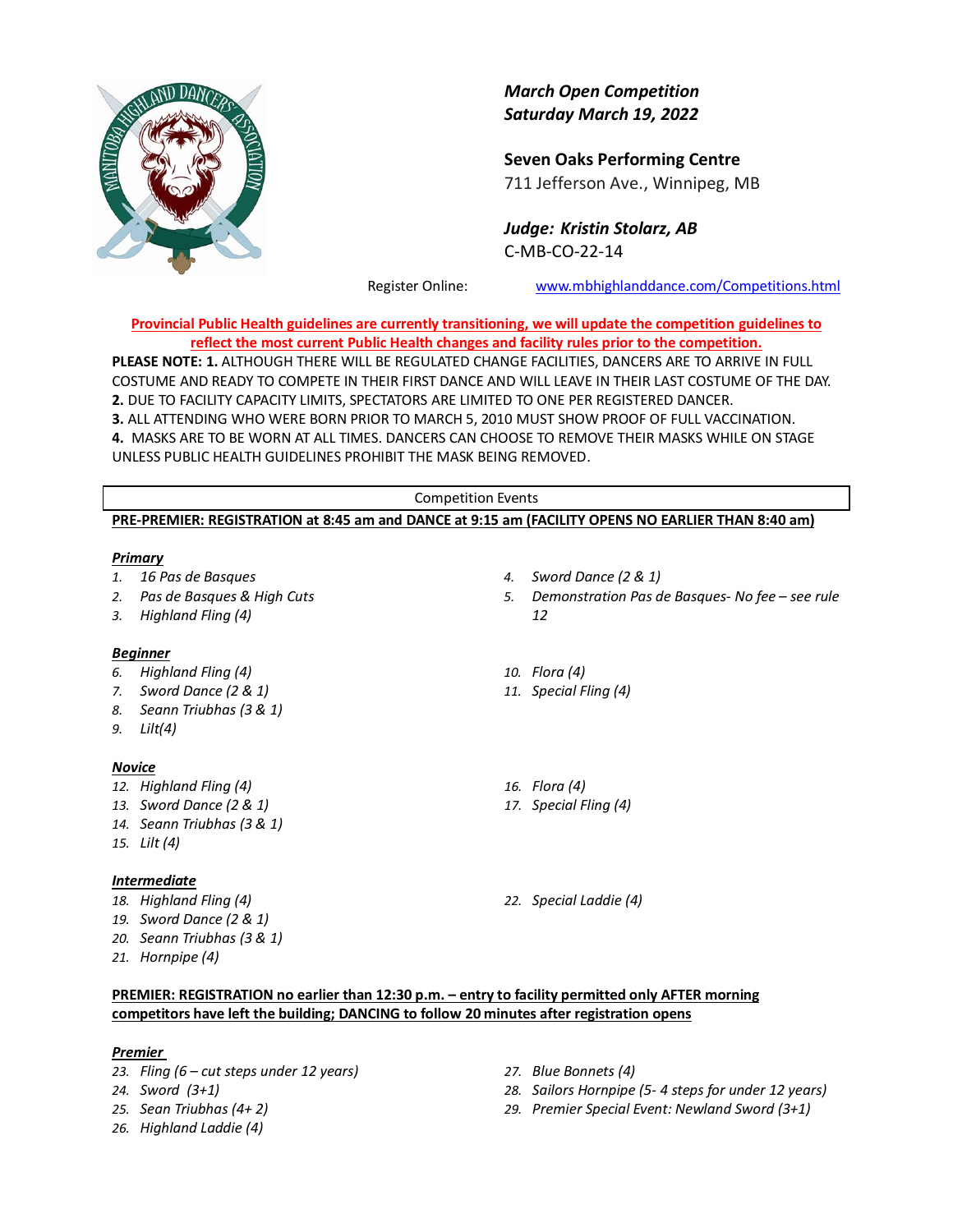# *Competition Rules & Regulations*

- 1. All dancing events are governed by RSOBHD rules. All judges' decisions are final.
- 2. Registration is online only. Opening date for entries is Payment Received Online no earlier than **18:00h CDT Wednesday February 16th, 2022.** Any portion of an entry received online before this date/time will incur a 2 week hold. Closing date for entries and Payment Received Online no later than **23:59h CST Wednesday March 9 th, 2022.** No courier, email or hand deliveries. Classes will be determined based on entries at the time of closing. Late entries, with an additional \$25 fee, will only be accepted at the discretion of the Competition Registrar. You may contact the Competition registrar at [registration@mbhighlanddance.com](mailto:registration@mbhighlanddance.com) with any questions.
- 3. The competition committee reserves the right to combine, split or delete classes according to registration.
- 4. Age is as of day of competition.
- 5. Dancers **MUST** present a current RSOBHD Registration Card at registration on the day of competition in order to dance. As per ScotDance Canada rules, if a current RSOBHD card cannot be provided, a \$10 fee will be charged and if the dancer wins medals or honoraria in lieu of medals, those awards will be withheld until the card is produced. Any cost associated with delivering awards to the dancer will be borne by the dancer.
- 6. Any change in dancer classification or additional dances must be emailed to [registration@mbhighlanddance.com](mailto:registration@mbhighlanddance.com) **prior to** the day of the competition, in accordance with the timing set out in rule #2.
- 7. Competitors will dance in reverse order of entry. Dancers not present when their class is called will only be permitted to dance out of order at the discretion of the Technical Advisor.
- 8. Dancers, Spectators and Volunteers are to read and comply with the Covid Protocols appearing in the appendix to this Registration Form
- 9. **Special Event** in Beginner/Novice/Intermediate classes is open to all Beginner, Novice and Intermediate dancers respectively and is not included in the calculation of aggregate awards. No set steps. **Newland Sword Special Event:** First Place Winners in each premier class will dance off for the Newland Sword Trophy. This is a separate event and not included in the calculation of aggregate awards.
- 10. For each class, the overall winner is determined by the total aggregate points obtained over the individual events regardless of the number of competitors in each dance. If awarding an 'overall' trophy or award over a number of age groups, there must be at least six competitors who have competed in a dance before the aggregate points can qualify to determine the overall winner. If there are less than six competitors in any individual dance then points gained in that dance will not be included in the total aggregate points for any Overall Trophy or Award.
- 11. Medals, ribbons and trophies will be awarded for all classes, except Primary who receive medals and ribbons only. Honoraria, in lieu of medals and ribbons, will be awarded to Premier dancers 16 years and over. Honoraria are as follows:  $1^{st}$ : \$40,  $2^{nd}$ : \$35,  $3^{rd}$ : \$30,  $4^{th}$ : \$25,  $5^{th}$ :\$20,  $6^{th}$ :\$15. All Intermediate and Premier classes will be awarded a class aggregate trophy and a runner-up trophy. Dancers must remain in full costume to receive awards.
- 12. **Demonstration Pas de Basques**: No entry fees. All dancers receive a gift. Please submit entry form to determine numbers. Dancers may not have entered any prior competitive events.
- 13. All perpetual trophies remain the property of the MHDA. Recipients of a perpetual trophy have the trophy on loan until the equivalent competition next year. Recipients are responsible for name engraving and care of the trophy. Repairs, other than normal use, will be the recipient's responsibility. Any loss or damage must be reported to the MHDA as soon as possible.
- 14. For each class, the overall winner is determined by the total aggregate points obtained over the individual events regardless of the number of competitors in each dance.
- 15. Protests must be made in writing, signed and presented to the competition coordinator on the day of the competition accompanied by a \$25.00 fee, which is refunded if sustained.
- 16. **Entry Fees**: **\$8.00** per dance, plus provincial surcharge and processing fee. If you are not a FULL member of MHDA or another Provincial Highland Dance Association a \$30.00 surcharge will apply. Proof of membership may be requested. Refunds with a medical certificate only, however, a dancer who is unable to attend the competition due to Covid symptoms or isolation rules as per the current Manitoba Public Health guidelines may apply for a refund within two days of the competition. Competitor numbers will be picked up at the registration desk on the day of competition.
- 17. **Programs** will be delivered via email to all registered dancers and their teachers the night before the competition. There will be no printed programs available.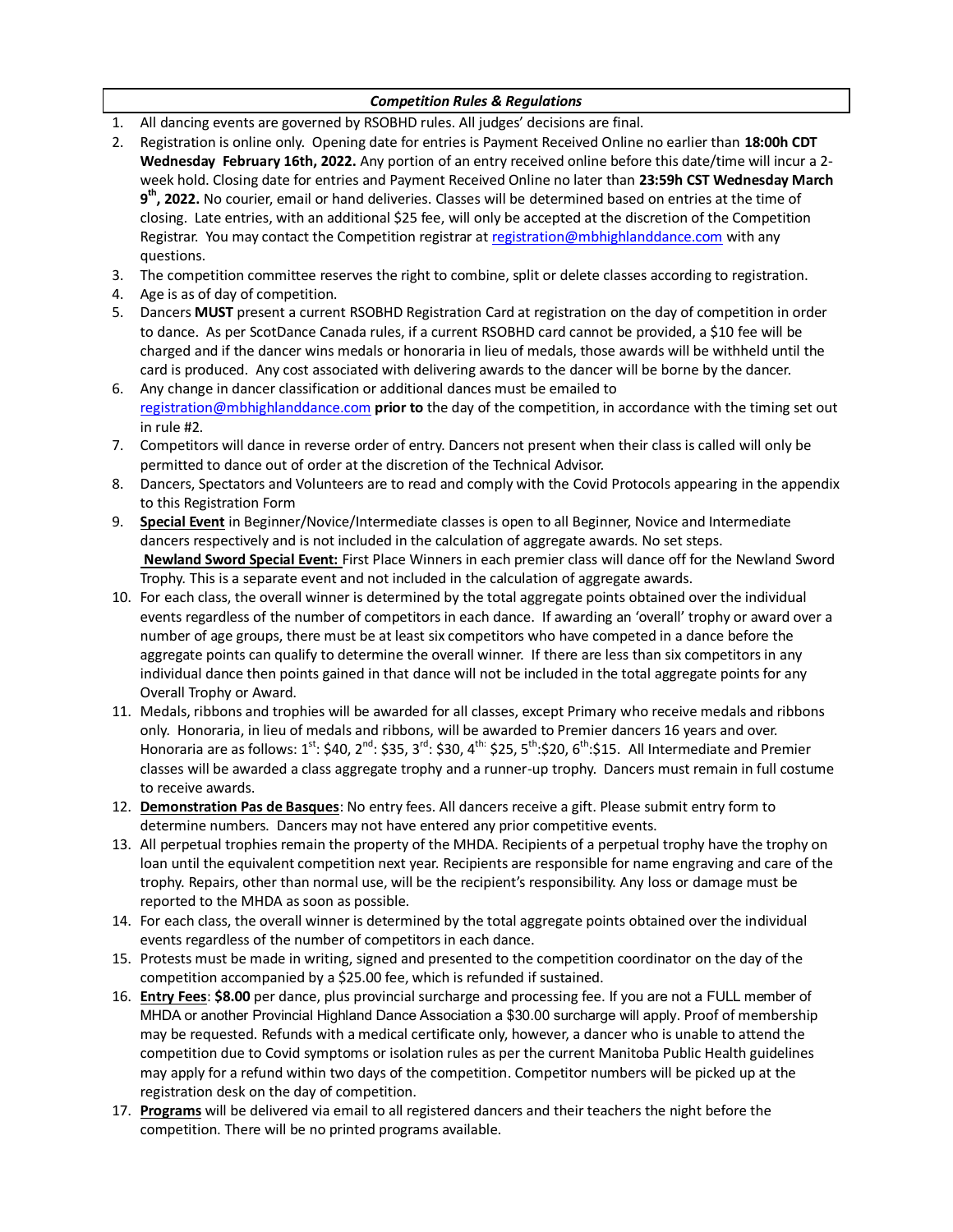- 18. By submitting an entry, a competitor, or the parent/guardian on behalf of the competitor, makes the following acknowledgment: I am aware that participating in this MHDA Competition (the "Event") involves the potential for risks, dangers and hazards, including but not limited to:
	- a) injury to myself/my child as a result of the physical nature of dance competition and performance; and
	- b) the taking and/or release of unauthorized photographs, video and/or other recordings of myself and/or my child, notwithstanding efforts to enforce Event policies;
	- c) the highly contagious nature of COVID-19 and I voluntarily assume the risk that I (or my child, if participant is a minor/ or the person I am the legal guardian of) could be exposed or infected by COVID-19 by participating in the Event. Being exposed or infected by COVID-19 may particularly lead to injuries, diseases or other illnesses. I agree that I am giving up any legal rights to sue the MHDA, ScotDance Canada and their officers and directors, in the event that I (or my child, if participant is a minor/ or the person I am the legal guardian of), contracts the Covid-19 Coronavirus.
- 19. By submitting an entry, a competitor, or the parent/guardian on behalf of the competitor, agrees that:
	- a) In consideration of my/my child's participation in the Event and for other good and valuable consideration, the receipt and sufficiency of which is acknowledged, I hereby WAIVE ANY AND ALL CLAIMS against ScotDance Canada and the MHDA, their directors, agents, employees, executive members, volunteers and organizers of the Event (the "Releasees"), which I now have, or hereafter may have against the Releasees. In particular, but without limiting the foregoing, I agree to release the Releasees from ANY AND ALL LIABILITY for any illness, loss, damage, injury, or expense I / my child may incur as a result of my/my child's participation in or attendance at the Event. I agree to indemnify and hold harmless the Releasees from ANY ILLNESS, LOSS, DAMAGE, INJURY OR EXPENSE, including legal costs, that the Releasees may incur due to my/my child's participation in or attendance at the Event, whether caused by the negligence of the Releasees or otherwise, and whether caused to my child or otherwise. I understand that the Releasees will photograph and otherwise record the Event, its participants and attendees. I consent to and authorize such recording. I further consent to and authorize the Releasees to publish my/my child's image, likeness and information in any medium, including but not limited to photographs, videos, DVDs, and web-casts. I understand that this publication will take place in the public domain, including in printed materials, public announcements, and on the internet.
	- b) I specifically consent to the public release of the following information: 1. Name; 2. City, Province, Country of Residence; 3. Tartan; 4. Age; 5. Results.
	- c) I / my child will follow all requirements and recommendations of National, Provincial and local Public health and other governmental authorities and those special safety regulations put in place by the MHDA and ScotDance Canada pertaining to Covid-19.

I acknowledge that by submitting this entry, electronically or otherwise, that I have read this agreement carefully and fully understand it, and agree to all of the above terms and conditions.

**PLEASE NOTE:** In addition to the above terms, each person attending the competition venue will be required to complete a Covid declaration form by scanning the Canatrace QR code posted outside the facility and answering the questions sent in the link or by completing a paper form similar to the COVID form found here: [http://www.mbhighlanddance.com/wp](http://www.mbhighlanddance.com/wp-content/uploads/2021/09/SDC-covid-declaration.pdf)-content/uploads/2021/09/SDC-covid-declaration.pdf

before entry is permitted. Proof of double vaccination with identification will also be required for those born prior to March 5, 2010.

\*\*\*If you encounter difficulties with the online site when registering/paying, please do not re-register but contact [registration@mbhighlanddance.com.](mailto:registration@mbhighlanddance.com) You will not lose your place in the registration order.

## **MHDA would like to invite sponsorship of the class awards or trophies. Please consider supporting our dancers by adding a sponsorship of \$25, \$40 or any amount.**

Registration is online only. The following information will be required for registration: Name, Address, Postal Code, Phone, Email, Age (on March 19, 2022), Birthday (M/D/Y), Dancing Classification, RSOBHD Card #, Teacher, Dances